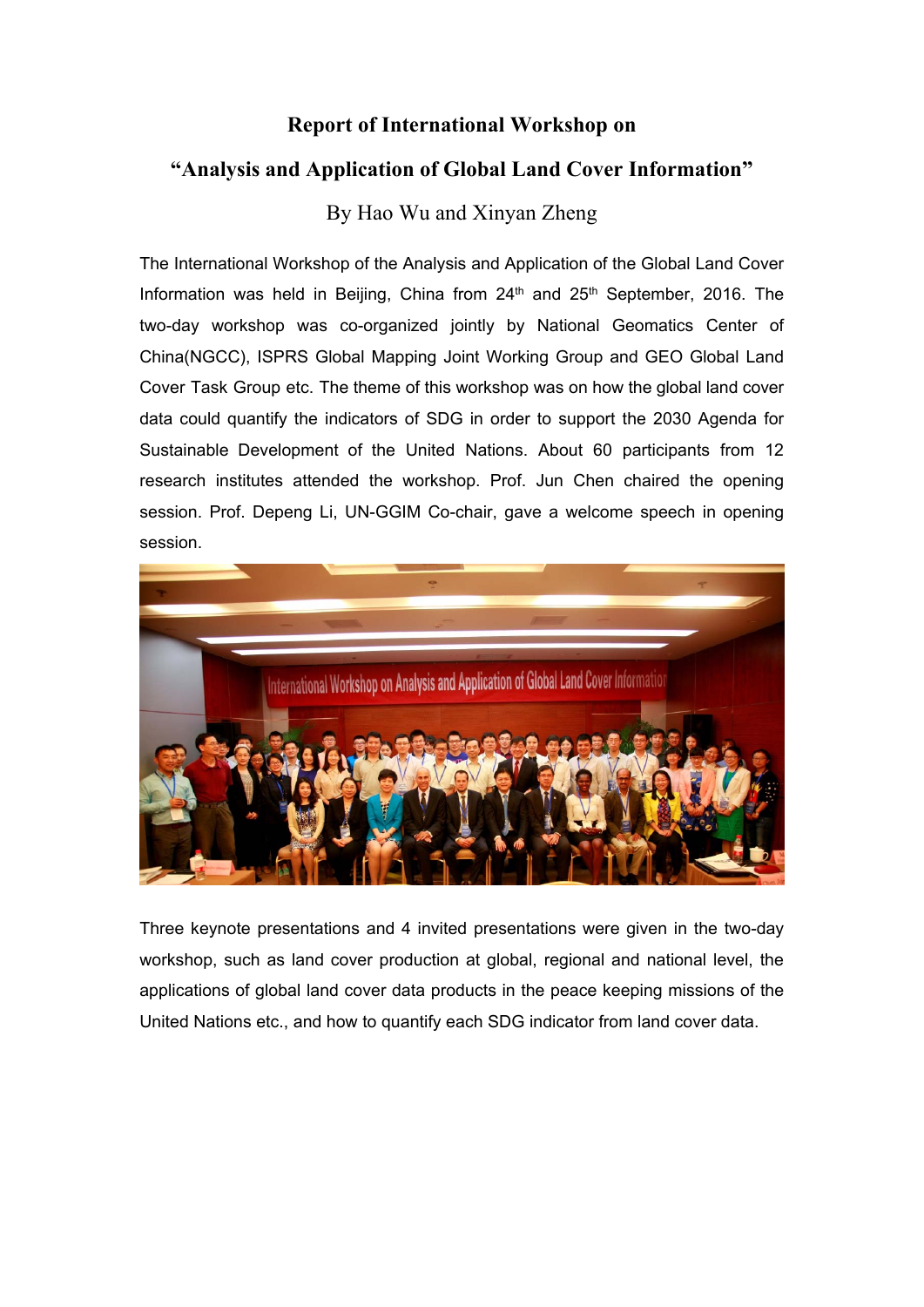

The 4 invited presentations were 1) "Task and plan of IAEG-SDGs Working Group on Geospatial Information" given by Dr. Teo Cheehai, UN-GGIM Secretariat; 2) "Integration of EO data with socio-economic data for SDGs" given by Dr. Mario Hernandez, ICSU Future Earth Engagement Committee; 3) "EO in service of SDGs" given by Dr. André Obregón, GEO Secretariat; 4) "The role of UNDP in the facilitation of SDGs" given by Dr. Zhang Sujuan, UNDP China.

4 sessions were organized in a single track, including Multi-scale Land Cover Change (LCC) datasets, analysis and applications of LCC, supporting SDGs with Geo-information-Thoughts from participants, validation and visualization of LCC for SDGs. Some of the particular topics and issues addressed in the discussion sessions included:

- Being aware that promote multi-disciplinary collaboration towards providing reliable geospatial information to support societal transformations towards global sustainability.
- Recognizing that monitor and evaluate of the 2030 Global Goals for Sustainable Development, building on the recent success of GEO's engagement with the United Nations on this issue, and that GEO has successfully started the GI-18 associated activity.
- Realizing that the explicit mention of earth observation and geospatial information in the 2030 Development Agenda for Sustainable Development provides a considerable opportunity as objective and authoritative data and information will be needed in a timely manner to support policy and decision makers at all levels.
- Recognizing that is a strong need to further undertake scientific research to further define how LCC information derived from EO combined with other geo-spatial information and socio-economic data can contribute to the SDGs Agenda.
- Recognizing that is a need to also communicate properly and in an understandable manner that illustrates a series of examples showing how LCC and geo-spatial information can contribute to the SDGs process.